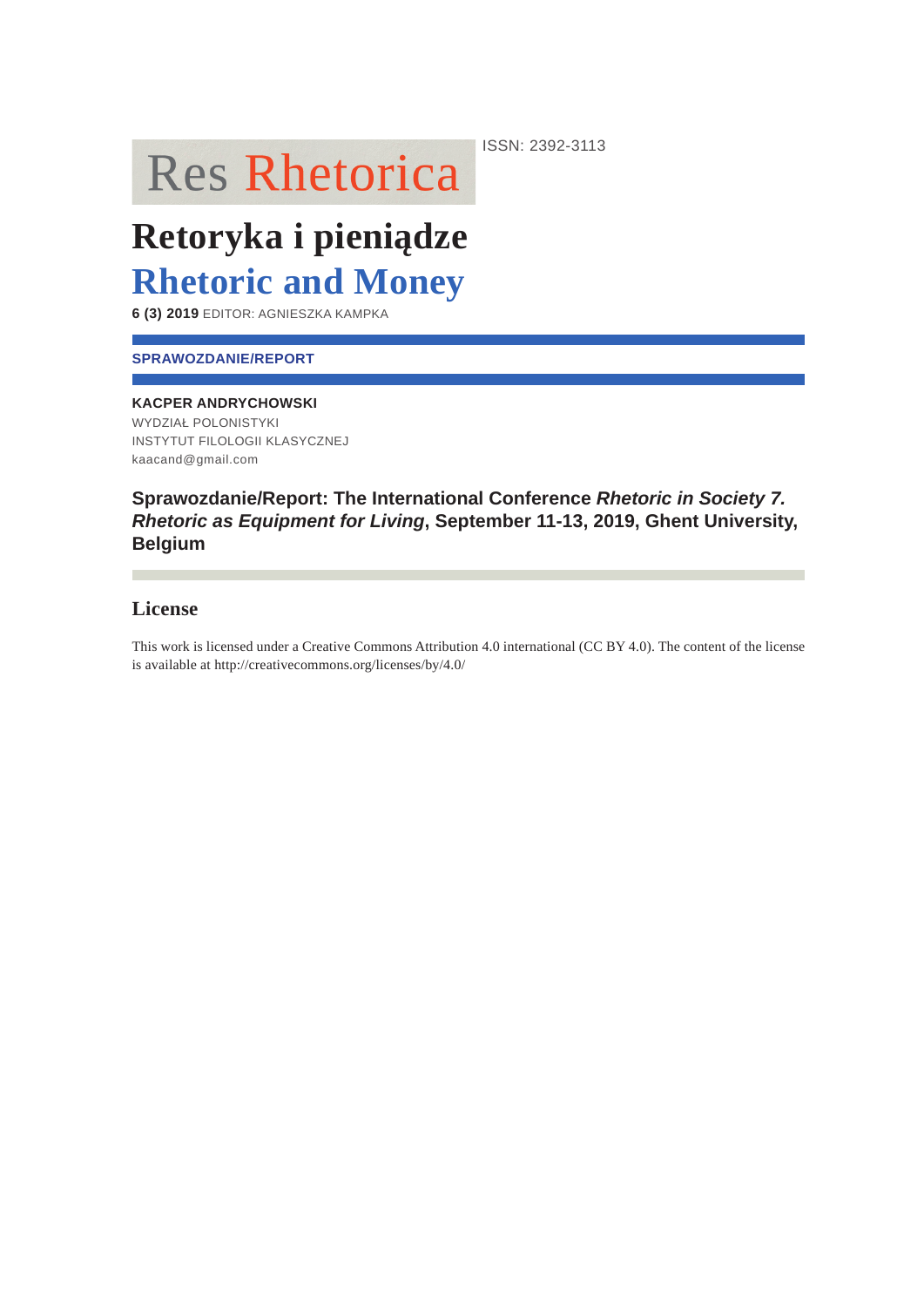**KACPER ANDRYCHOWSKI** WYDZIAŁ POLONISTYKI INSTYTUT FILOLOGII KLASYCZNEJ kaacand@gmail.com

# **Sprawozdanie/Report: The International Conference**  *Rhetoric in Society 7. Rhetoric as Equipment for Living***, September 11-13, 2019, Ghent University, Belgium**

Between September 11-13, 2019, Ghent University in Belgium hosted the biennial international conference of the Rhetoric Society of Europe *Rhetoric in Society 7. Rhetoric as Equipment for Living*. The conference was organized by the Department of Educational Studies of Ghent University.

The topic of this year's edition focused on Kenneth Burke and his famous description of human beings as "symbol-making, symbol-using and symbol-misusing animals". The aim of the conference was to explore how rhetorical concepts, theories and methods from a broad range of rhetorical traditions can be used as tools – equipment – to make students, teachers, scholars, activists and citizens "symbol-wise", to understand the way linguistic, cultural, narrative and affective symbols work and to develop critical engagement with those symbols. The organizers also wanted to explore if and how rhetoric can still be relevant in an increasingly media-saturated knowledge society that is continuously in transition and is becoming more complex and paradoxical by political, economic and cultural differences on a global scale.

The topic drew attention of many graduate students, rhetorical scholars and researchers from all around the world. Each day of the conference consisted of at least one keynote lecture and two or three papers and panel sessions, which makes an impressive number of almost 150 participants. The topics of panel sessions drifted from *(Re)tracing rhetorical power, Temporal Topoi in Rhetorical Practice to Religion and Rhetoric, Ancient rhetorical tools and exercises: an equipment for contemporary citizens?* to *Sensorial Rhetorics and Rhetorics of Science & Technology*.

Furthermore, the program of the conference consisted of a number of round-table discussions, a plenary panel on silence, performance and listening as equipment for living and a session that showcased content from *The Wordman*, a feature-length documentary film that focuses on the life and times of Kenneth Burke.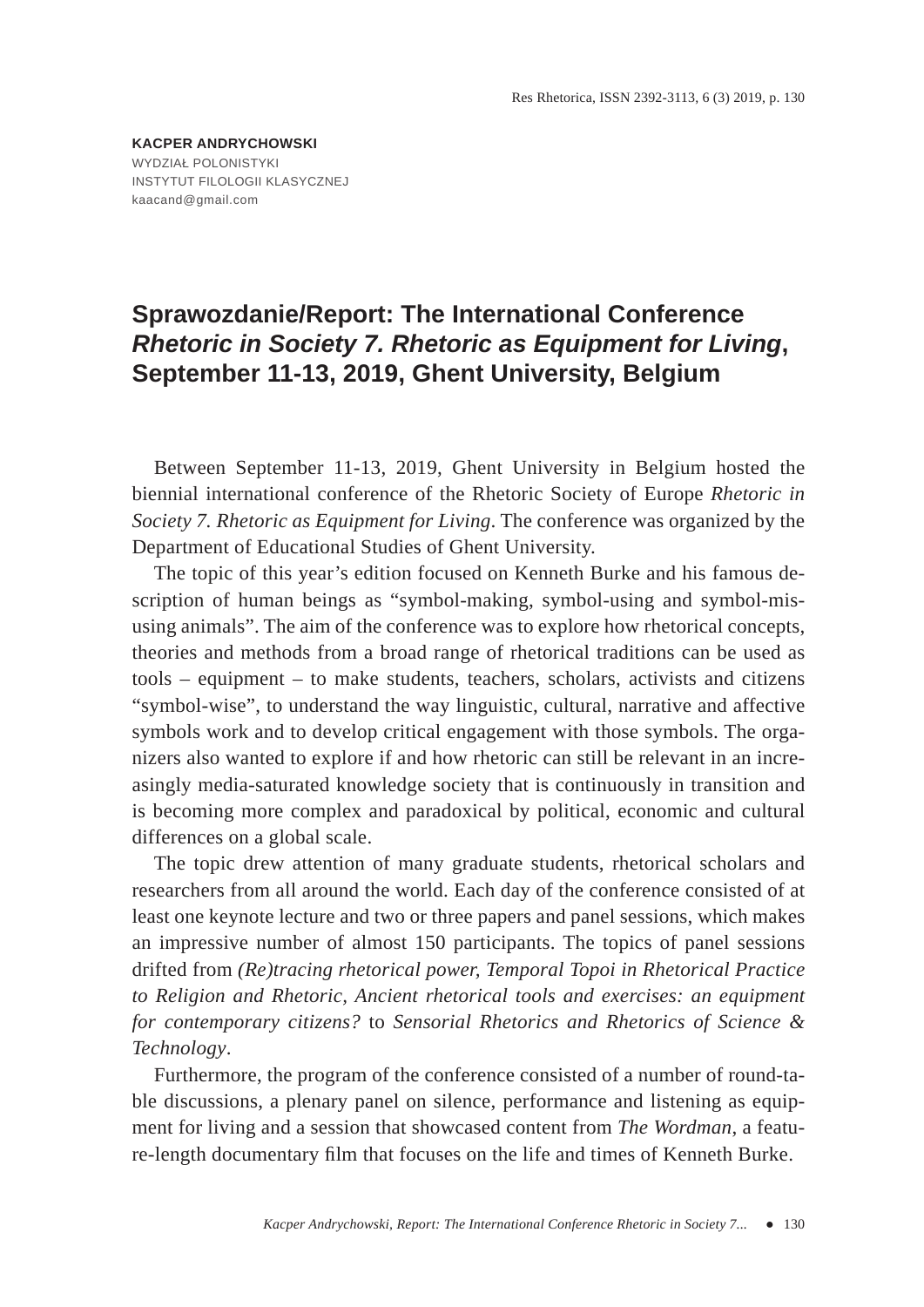Among the invited keynote speakers were David Gruber from the University of Copenhagen, Lisa A. Flores from the University of Colorado, Boulder and Gert Biesta from Maynooth University. On September 10, the first day of the conference, David Gruber, who is Assistant Professor at the Department of Media, Cognition and Communication at the University of Copenhagen, gave a speech *Mixing Up Material-Semiotic Rhetoric: What Can A Milkshake Do?* In his speech Gruber analyzed the rhetorical power of milkshakes thrown at the U.K. politicians, e.g. the (in)famous scene of a milkshake thrown over Nigel Farage on May 20 this year. Following Kenneth Burke and being "symbol-wise" about this form of political protest, Gruber underlined the constitutive role of "thing-power" amid the representation of "milkshaking". He argued that rhetoricians must pivot to see as suspect the rationality of symbol wisdom and allow themselves to be moved and influenced by the character of matter energy (things) and cultural signs (symbols). During his speech, Gruber also tried to stir discussion about material-semiotic conception of rhetoric which blends with aesthetic sensations into Kenneth Burke's philosophy.

Lisa A. Flores, Associate Professor of rhetoric culture in the Department of Communication at the University of Colorado, Boulder, active member of NCA (National Communication Association) and the book review editor for the Quarterly Journal of Speech, gave her speech on the second day of the conference. In her lecture *Equipped to See Race: On Excess, Collapse, and the Rhetorical Force of Racial Recognition* Lisa Flores argued that discourses surrounding undesirable migration turn on what she named collapse-frames of particular bodies merging with articulations of particular kinds of movement. Flores stated that race is made discursively and always anew in tension with or response to fears that it does not exist. This, how Flores called it, "vulnerable ontology of race" troubles everyday presumption of racial difference which is verified by the physicality of racial--marked body. She underlined that every day racial recognition equips citizens concerned about the instabilities of race and migration to manage and control the shifting impermanence of race. At the end of her speech, Flores argued that rhetorical scholars must also interrupt the functioning of racial recognition to cultivate and sustain racism.

The third keynote speaker was Gert Biesta, part-time Professor of Public Education at Maynooth University, Ireland, part-time Professorial Fellow for Educational Theory and Pedagogy at the Moray House School of Education and Sport at the University of Edinburgh, and co-editor of the British Educational Research Journal and associate editor of Educational Theory. In his paper *A matter of understanding? Reconsidering the anthropology of education*, Gert Biesta showed that the recent turn in education from teaching to learning which puts the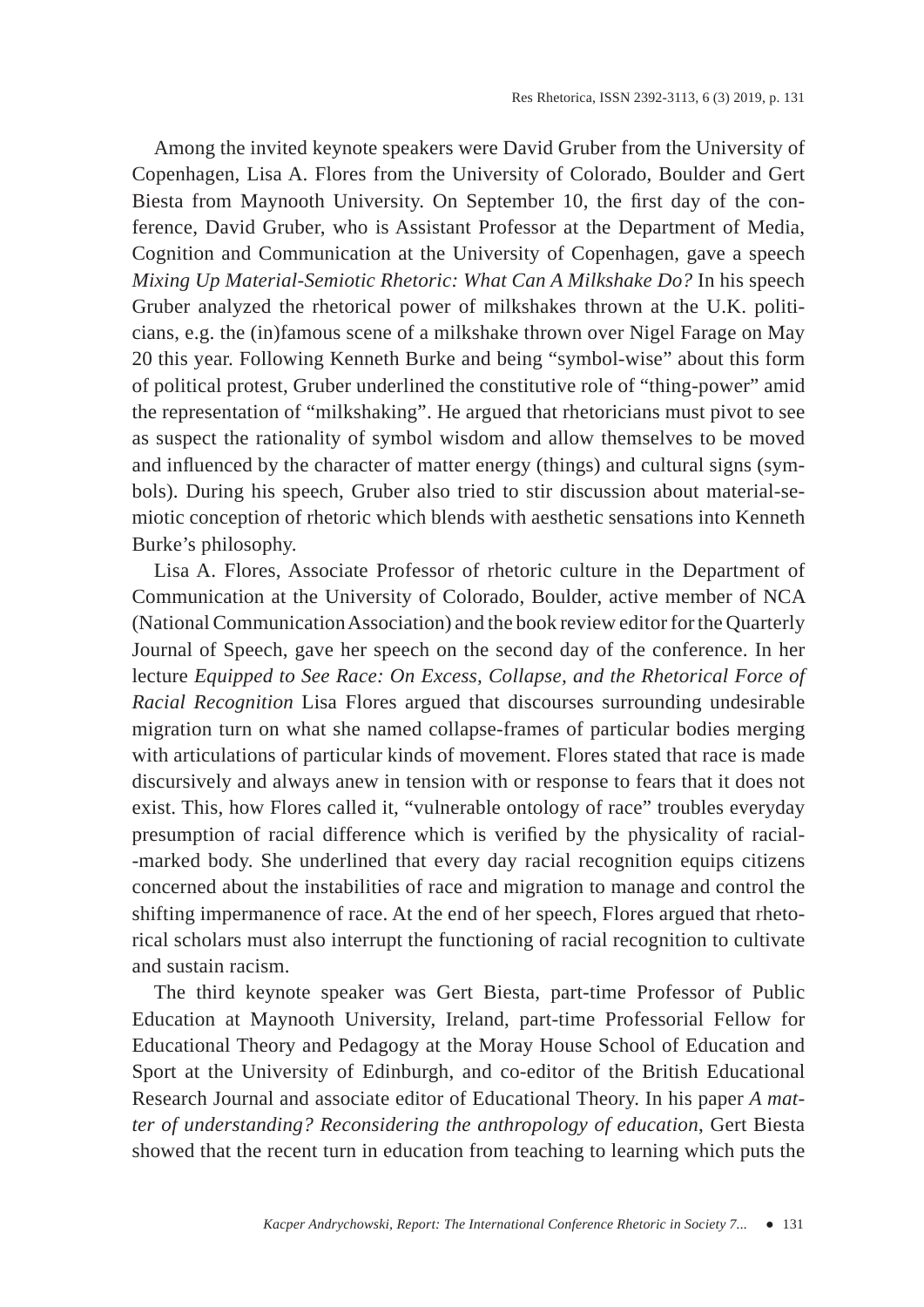emphasis on students and their sense-making relies strongly on Kenneth Burke's famous definition of human as "a symbol-making animal". Biesta focused on the anthropology of education, trying to explain to what extent we can and should assume that education is indeed first and foremost a matter of understanding or whether we need to think of human being as a being who can be taught or receive teaching.

Alongside three keynote speakers on the second day of the conference there was a special plenary session during which Cheryl Glenn from Pennsylvania State University, Shirley Wilson Logan from the University of Maryland and Krista Ratcliffe from Arizona State University explored the powerful and metalinguistic work rhetoric performs through silence, performance, and listening. Cheryl Glenn showed how marginalized groups use silence as an effective rhetorical tactic. Shirley Wilson Logan considered how representations evoked by the rhetorical performances of nineteenth-century women could shed light on current responses to rhetorical performances. Krista Ratcliffe, finally, addressed the challenge of listening across political affiliations, posing rhetorical listening as an alternative approach that generates reciprocal respect.

During this year's edition of *Rhetoric in Society* conference participants who are graduate students had a possibility to take part in a contest for best conference paper announced by the organizers. The winner of the prize in 2019 was Kacper Andrychowski from the University of Warsaw whose conference paper *In Search for Polish Ideographs ─ Comparison of McGee's (1980), Pisarek's (1992; 2002) and Kłosińska's (2012) Theories* was chosen the best. Beside the diploma the winner got two very interesting books: *Political Theory Between Philosophy and Rhetoric* by Giuseppe Ballacci and *Confl ict, Co-Operation and the Rhetoric of Coalition Government* by Judi Atkins. Both books were funded and published by Palgrave Macmillan.

There were also two important announcements given in Ghent this year. The International Rhetoric Workshop organizing committee stated that the next edition of IRW will be held on July 8-10 at Colegio de San Luis (COLSAN) in San Luis Potosi, in Mexico. Further information is available on www.internationalrhetoric. com/workshop-2020/. The next edition of *Rhetoric in Society* conference will be organized by Universität Tübingen in Germany between 26 and 28 May. For more information, follow Twitter #RiS7.

*Rhetoric in Society* 7 was one of the best conferences I have ever been to, concerning both organizational and material matters. Again, after the IRW 2018 last year, the city of Ghent and Ghent University created a wonderful venue for rhetorical students and researchers from all disciplines and from all around the world. Each panel I attended was chaired very well and skillfully and there was